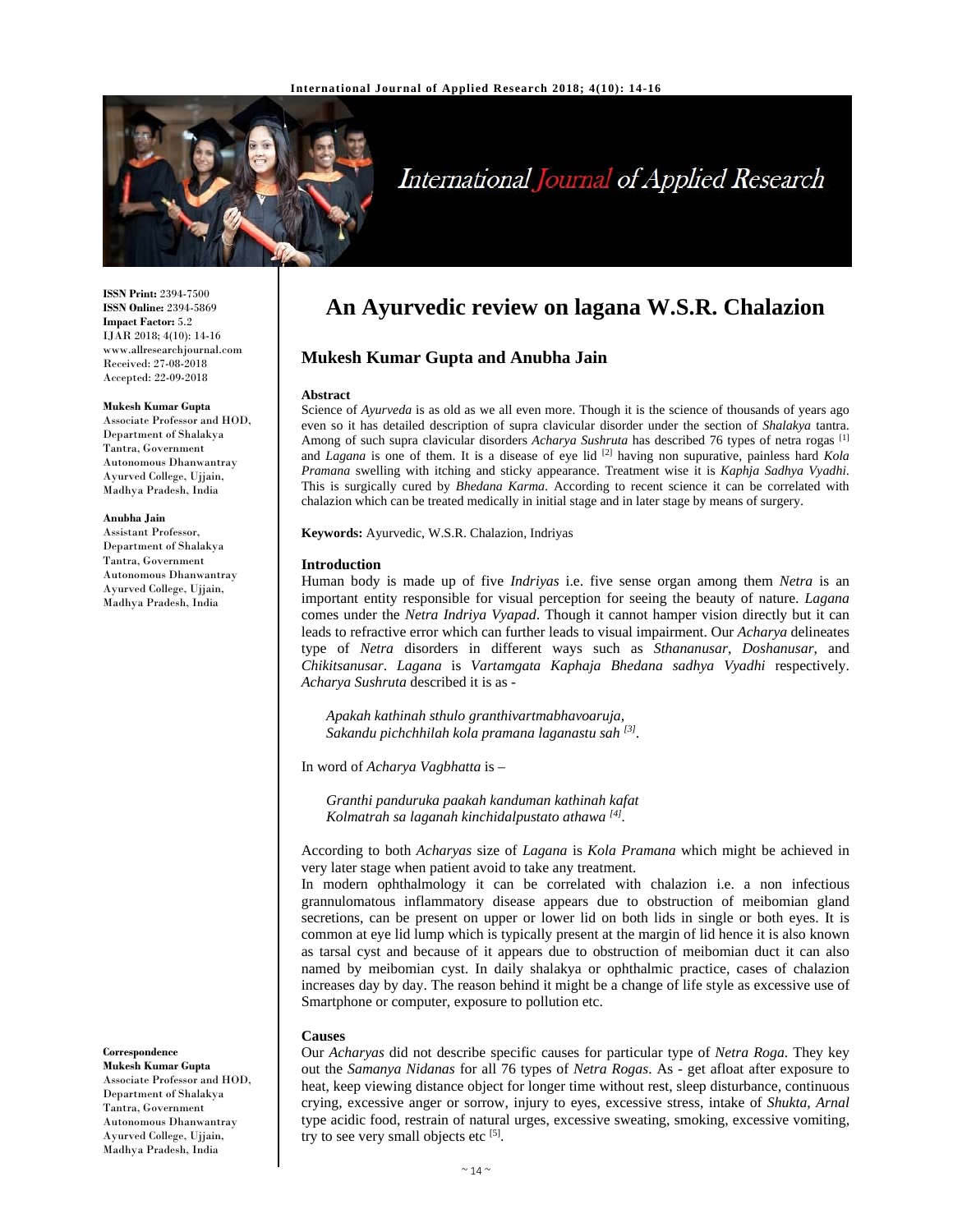When a person met with one or more than one *Nidana* he might be a sufferer of *Netra Roga*. Not necessarily all *Nidana* causes all *Netra Roga*,each disease progresses by its specific *Nidana*. *Lagana* also can induced by excessive crying, speech disturbance, acidic food etc

According to modern science chalazion is caused by habitual rubbing of eyes as in chronic blepharitis, metabolic disorders such as diabetes mellitus and excessive intake of carbohydrate. And it is common in patient with eye strain due to muscle imbalance or refractive error [6].

# **Clinical feature**

In chalazion painless non suppurative swelling in the eye which will gradually increases in size is the main symptom. It is present slightly away from lid margin and firm to hard and non tender in nature  $[7, 8]$ .

Our *Acharya* also described it is in same way as they wrote it - *Apakah* i.e. non suppurative, *Arujah* i.e. painless, *Kathin*, *Sthul*, *Granthi* of *Vartma* i.e. hard grannulomatous swelling of lid. It is having *Kandu* which is also cause and symptom of chalazion. It is due to rubbing of lid because of blepharitis or some other reason as excessive uses of phone or other electronic devices.

Besides these symptoms patient may also complains of mild heaviness in the lid, blurred vision due to induced astigmatism by large chalazion.

# **Treatment**

Complete spontaneous resolution of chalazion rarely occurres. Size of chalazion increase very slowly and eventually it may become very large. In small and soft recent chalazion self resolution may be helped by conservative treatment in the form of hot fomentation topical antibiotics and oral anti inflammatory drugs.

In some cases local steroid injection may be helpful to resolve soft and small chalazion.

If the size of chalazion is increases than surgical removal with incision and curate is only way to cure it. It is conservative and effective treatment for it.

Surface anesthesia is obtained by instillation and infiltration by lignocain 2%, Than vertical incision on conjunctival site is made by 11no. blade followed by curate of contain of chalazion with chalazion scoop. To keep off recurrence its cavity should be cauterized, after that antibiotic ointment is instilled with eye patching. Post operatively antibiotic eye drops, hot fomentation and oral anti inflammatory analgesic drug should be given [9, 10].

In older classic in perspective of treatment of *Netra Roga Acharya Sushruta* advocate *Samanya* treatment for all types of diseases i.e.

# *Sanksheptah kriyayogah nidanam parivarjanam [11]*…...

It means in concise way treatment is nothing but avoidance of causative factors. At the time of describing treatment of *Lagana Acharya* did not mention directly for conservative treatment but from the Doshaj predominance of disease i.e. *Kaphaj Sadhya Vyadhi*, it can be consider that in initial stage of disease *Kaph Shamak* treatment [12] such as Sthaniya *Swedan*, *Shothahar Aushadha* such as *Triphala Guggulu*, will help to restore normal physiology of eye which is about similar to conservative treatment of chalazion.

If size of *Pidika* increased than *Shastra Karma* should be done namely *Bhedan Karma* which is similar to incision. After *Bhedan Karma* for curettage of contains of *Lagana Acharya* advised for *Pratisaran Karma* with *Gorochana*, *Kshara*, *Tutha*, *Pippali*, and *Madhu* either with single drug or with combination of these contains [13].

He also told that if size of *Pidika* is large than *Agnikarma* or *Kshararma* should be perform similar as modern science which indicates for cauterization.

# **Conclusion**

Causes, clinical features and treatment of Lagana described by our respected *Achryas* are very similar to causes, clinical features, and treatment of chalazion described by modern doctors there for *Lagana* and Chalazion can be correlated.

Main cause of chalazion is obstruction of meibomian gland secretion and clinical symptom is lump on lid. Hence on the basic of *Shrotodusti Lakshana* it can be concluded that *Lagana* is originated by *Sang* and *Grunthi* type of *Shrotodusti*.

Apart from these symptom heaviness, blurring of vision due to astigmatism are important symptom of chalazion.

If patient come to us immediately after elevation of lid skin it can be cured by medicine according to both system of medicine if size of lump increase up to *Kola Pramana* than it can be treated only by surgical method in both system i.e. by *Bhedan Karma* in *Ayurveda* and by incision and curate in modern science.

## **References**

- 1. Shastri Ambikadutta, Sushruta Samhita. Ayurveda Tattva Sandipika Hindi commentary, Uttara Tantra 1/28, Chaukhambha Sanskrit Sansthan Varanasi. Reprint, 2002, 12.
- 2. Shastri Ambikadutta, Sushruta Samhita. Ayurveda Tattva Sandipika Hindi commentary, Uttara Tantra 3/8, Chaukhambha Sanskrit Sansthan Varanasi. Reprint, 2002, 15.
- 3. Shastri Ambikadutta, Sushruta Samhita. Ayurveda Tattva Sandipika Hindi commentary, Uttara Tantra 3/27, Chaukhambha Sanskrit Sansthan Varanasi. Reprint, 2002, 19.
- 4. Upadhyaya Yadunandana, Ashtang Hrudayam. Vidyotiniy Hindi Commentary, Uttar shana 8/11, Chaukhambha Sanskrit Sansthan Varanasi. Reprint, 2002, 477.
- 5. Shastri Ambikadutta, Sushruta Samhita. Ayurveda Tattva Sandipika Hindi commentary, Uttara Tantra 1/26-27, Chaukhambha Sanskrit Sansthan Varanasi. Reprint, 2002, 11.
- 6. Khurana AK, Khurana I. Anatomy and Physiology of Eye;6thedi. CBS Publishers and Distributors, New Delhi, 2015, 368.
- 7. Khurana AK, Khurana I. Anatomy and Physiology of Eye;6thedi. CBS Publishers and Distributors, New Delhi, 2015, 368.
- 8. Jogi Renu. Basic ophthalmology;  $5<sup>th</sup>$ edi. The Health sciences publishers (Jaypee). 2016, 456.
- 9. Khurana AK, Khurana I. Anatomy and Physiology of Eye;6thedi. CBS Publishers and Distributors, New Delhi, 2015, 369.
- 10. Jogi Renu. Basic ophthalmology;  $5<sup>th</sup>$ edi. The Health sciences publishers (Jaypee), 2016, 457.